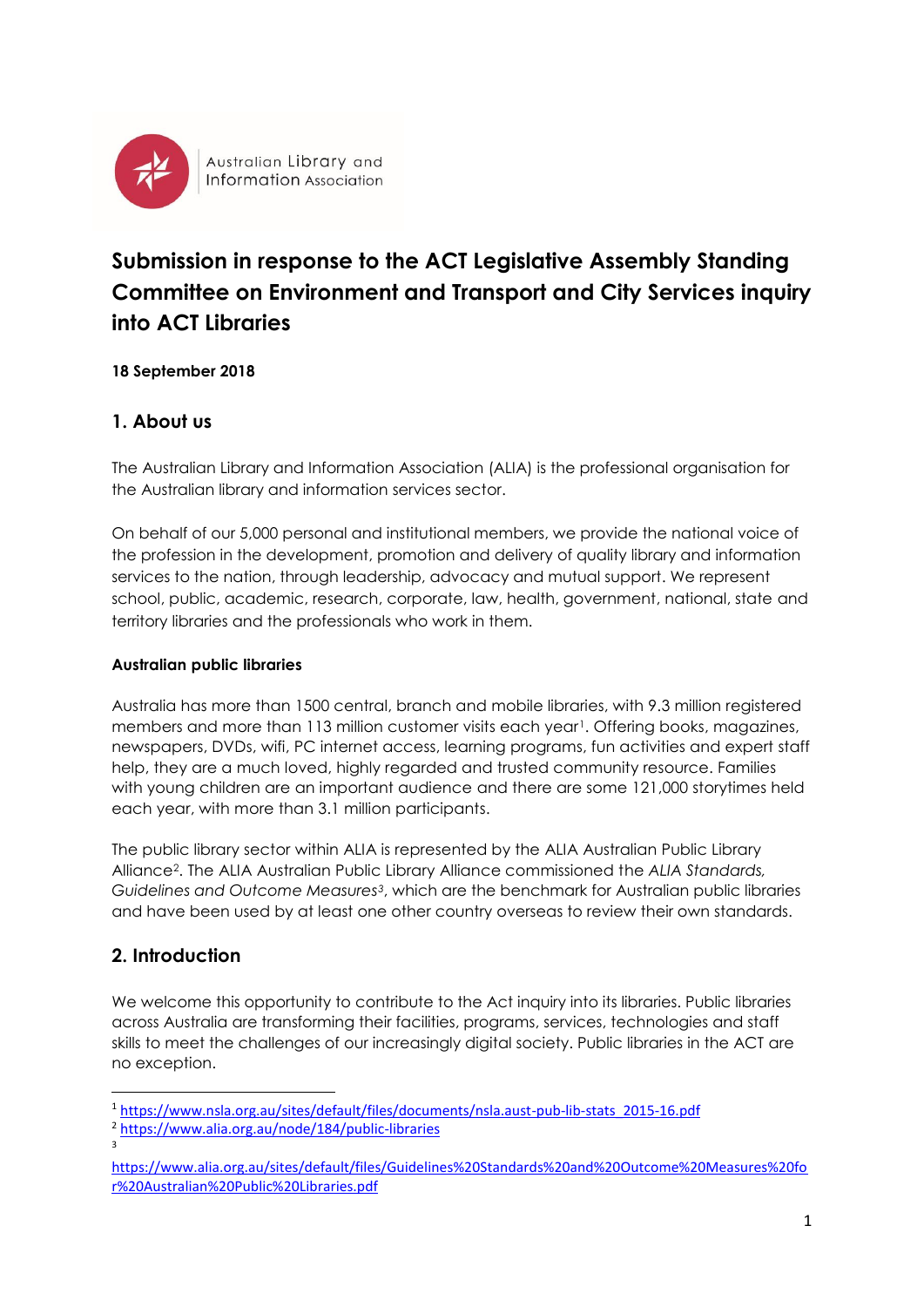# **3. Comparison with other states and territories**

According to the latest national public library statistics, ACT libraries have the highest membership (63.6% of the population) and the third highest number of customer visits per annum per capita (5), yet the total expenditure per capita is the lowest in Australia (\$34.06) as is the staffing level (one staff member per 4,143 residents)4.





**<sup>.</sup>** <sup>4</sup> [https://www.nsla.org.au/sites/default/files/documents/nsla.aust-pub-lib-stats\\_2015-16.pdf](https://www.nsla.org.au/sites/default/files/documents/nsla.aust-pub-lib-stats_2015-16.pdf)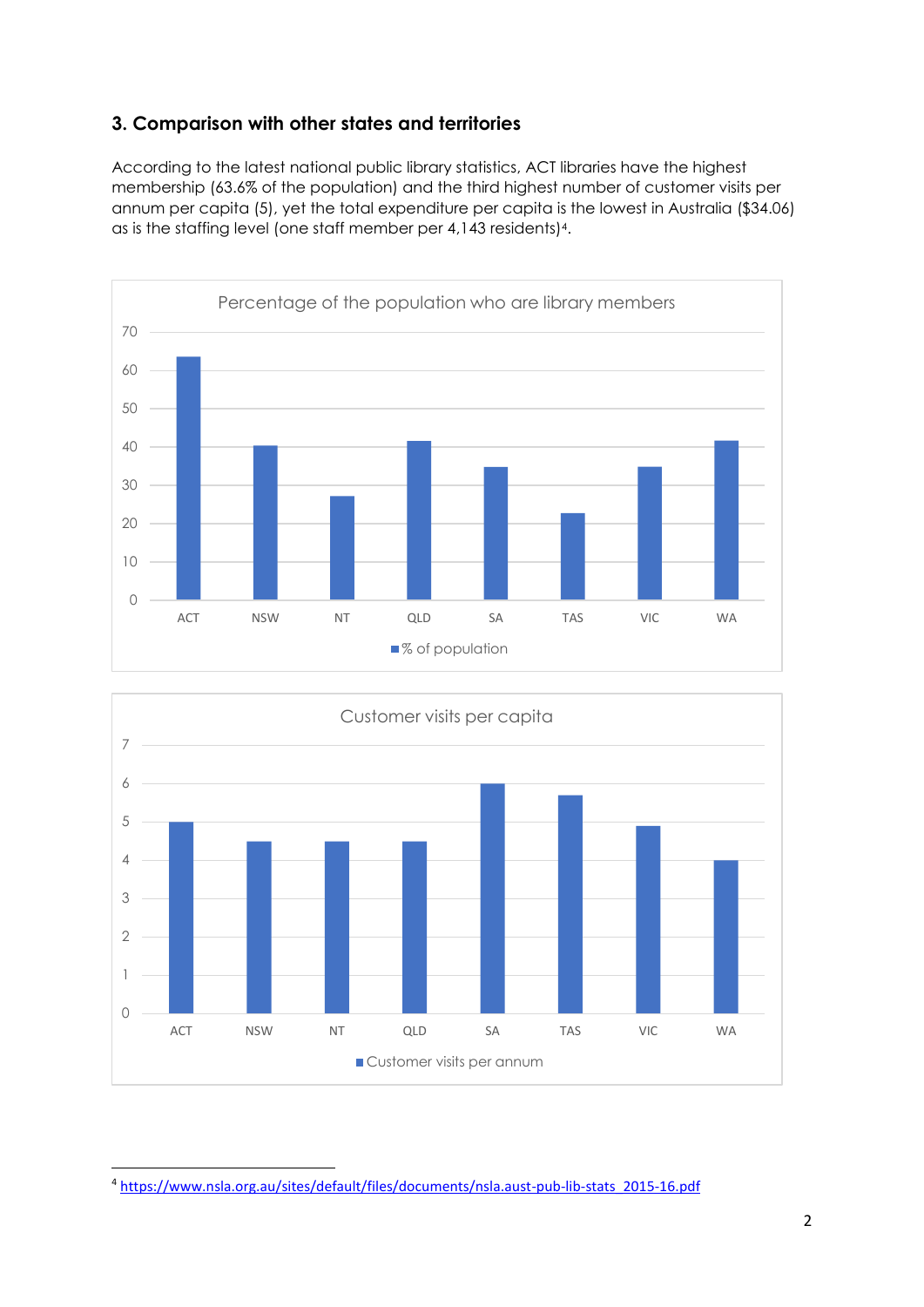



These figures paint a picture of Libraries ACT as a well-used, highly valued, tightly managed, efficient library service. They also suggest that there is little capacity to embrace new opportunities as they arise.

# **4. Libraries ACT's reputation**

Libraries ACT has a strong reputation in the Australian library world, for:

- Community engagement leading to authentic community-focused programs
- Adopting new technologies where they bring benefit to their users and make for more efficient operations
- Promoting digital inclusion initiatives so no-one need feel left behind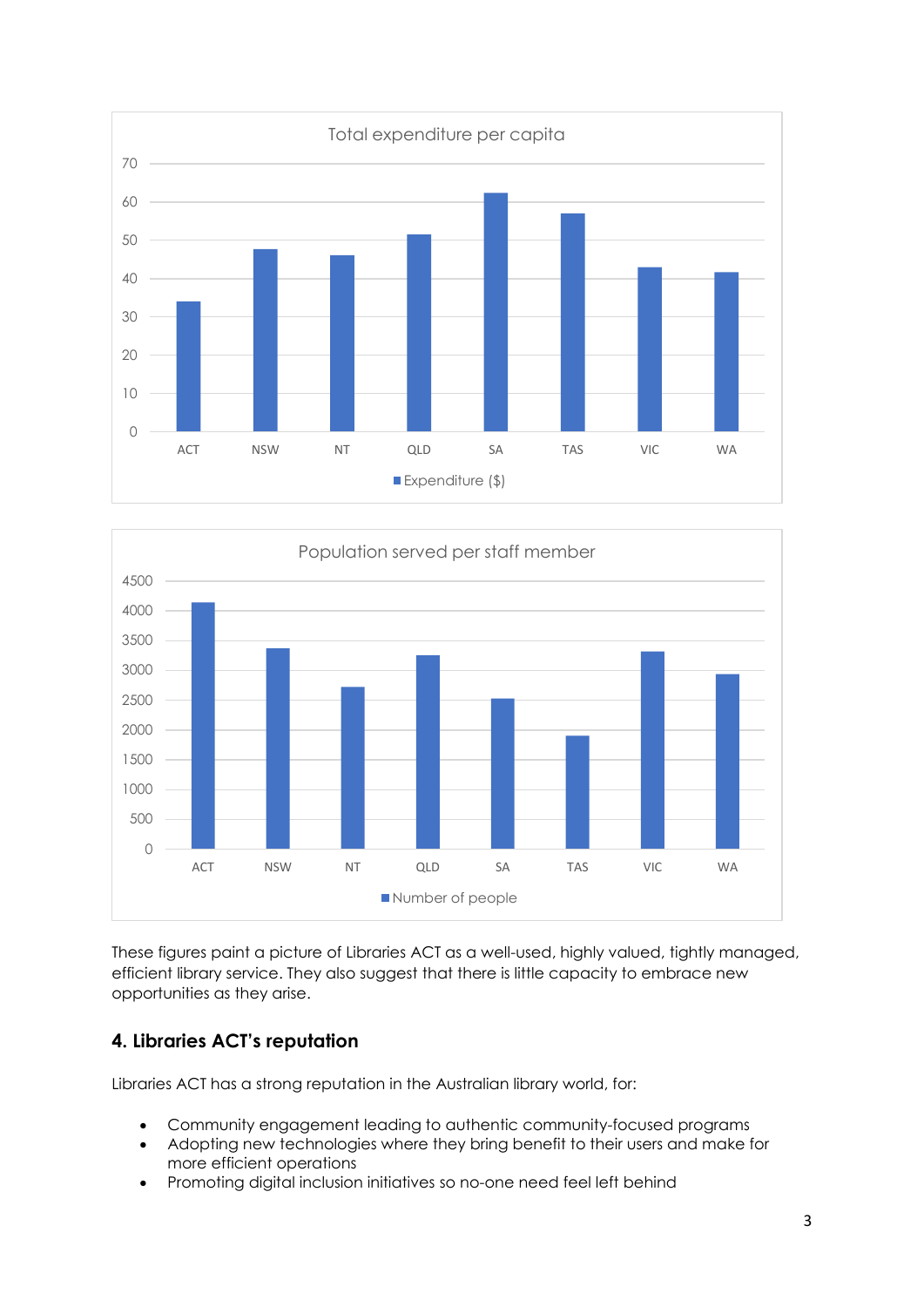• Measuring and evaluating programs and services, and benchmarking with other libraries.

Libraries ACT is known as an innovator, most recently for:

- Its success in early literacy for pre-schoolers and in adult literacy programs for migrants, both English-speaking and non-English speaking
- The appointment of a coordinator to improve services for Aboriginal and Torres Strait Islander people
- Its investment in technology, embracing the broader future of libraries as digital hubs, creative spaces, maker spaces
- Workforce training and professional development.

#### **5. Future opportunities and challenges**

The future for public libraries in the ACT, Australia-wide and worldwide is constantly evolving. Public libraries remain one of the best-loved and most valued services provided by state, territory and local governments, but further investment is needed to meet increasing user needs and expectations.

- While book borrowing in print will remain a core service, there is a much greater emphasis on digital formats and tech services – public access computers, ebooks, free WiFi.
- Libraries have always been the trusted place for information and libraries track more than 8.3 million reference and information requests every year – many of them seeking support in accessing government websites and online forms.
- Libraries have an increasing part to play in child and family community services, with baby rhyme-time and story-time and STEM activities seen as playing a crucial role in early childhood learning, language and literacy development.
- There is an understanding that libraries are for everyone and no-one is turned away. The universal nature of the service puts libraries at the frontline of population growth, with an ever-increasing user base not necessarily matched by greater capacity and more resources.
- Libraries need to be located in easily accessible centres, on good transport routes, and ideally co-located with retail and complementary government services.
- Staff employed in libraries need ongoing support to develop their skills in an everevolving information environment.

# **6. Recommendations**

Libraries ACT is currently providing an excellent service to residents in the capital and doing so in an efficient and cost-effective way within the Territory Government. Libraries ACT is known as an innovator in the library world and has made best use of the opportunities arising from the introduction of digital technologies.